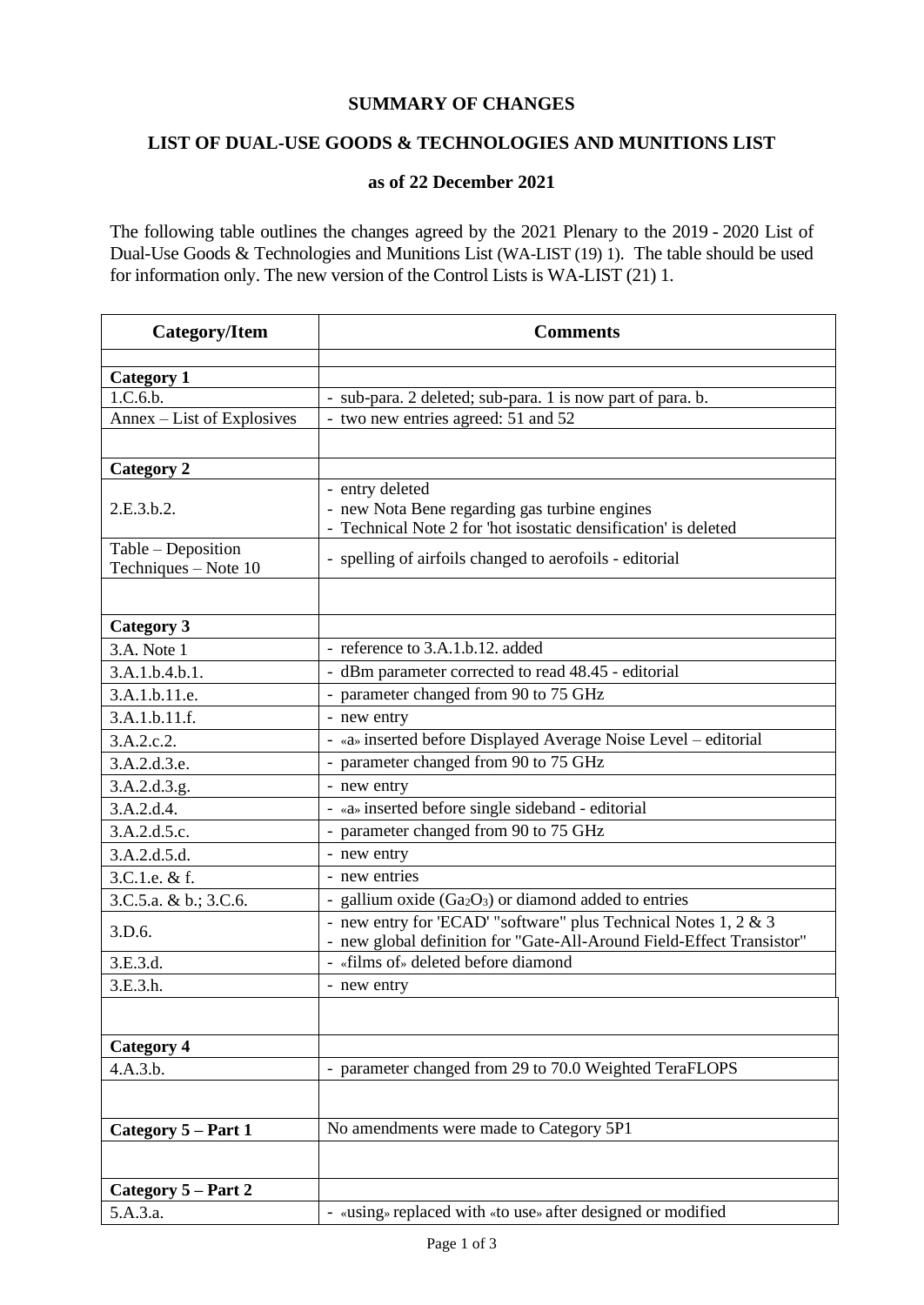| <b>Category/Item</b>        | <b>Comments</b>                                                                                                         |
|-----------------------------|-------------------------------------------------------------------------------------------------------------------------|
| Category 6                  |                                                                                                                         |
| 6.A.5.d.1.b.1               | - parameter changed from 15 to 25 W                                                                                     |
| 6.A.8.1. Note               | - «used» replaced with «designed»                                                                                       |
| 6.A.8. Technical Note 1     | - «used» replaced with «designed»                                                                                       |
| 6.D.3.h.1.                  | - «application "programs"» deleted after "software"                                                                     |
|                             |                                                                                                                         |
|                             |                                                                                                                         |
| <b>Category 7</b>           |                                                                                                                         |
| 7.A.8. Nota Bene            | - «Category» deleted before 6.A.1.a. and 8.A.2. - editorial                                                             |
| 7.D.3.e.                    | - hyphen added in circulation-controlled before «anti-torque» - editorial                                               |
| 7.E.4.c.3. & Technical Note | - spelling of airfoils changed to aerofoils - editorial                                                                 |
|                             |                                                                                                                         |
|                             | No amendments were made to Category 8                                                                                   |
| <b>Category 8</b>           |                                                                                                                         |
|                             |                                                                                                                         |
| <b>Category 9</b>           |                                                                                                                         |
| 9.A.4.; 9.A.4.g.            | - "sub-orbital craft" added to entry                                                                                    |
| 9.B.1.c.                    | - entry modified                                                                                                        |
|                             | - Validity Note for 9.B.1.c. is deleted                                                                                 |
| 9.B.4.; 9.E.3.a.6.          | - spelling of airfoil changed to aerofoil - editorial                                                                   |
| 9.E.3.a.2.e.                | - new entry for 'pressure gain combustion' together with a local                                                        |
|                             | definition in a new Technical Note                                                                                      |
| 9.E.3.a.4. and 5.           | - new 3-year Validity Note for 9.E.3.a.2.e.<br>- removal of hyphen in defined term "tip shrouds" - editorial            |
|                             |                                                                                                                         |
|                             |                                                                                                                         |
| <b>Sensitive List</b>       |                                                                                                                         |
| 9.B.1.                      | - chapeau modified                                                                                                      |
|                             | - sub-entry c. modified                                                                                                 |
|                             |                                                                                                                         |
| <b>Very Sensitive List</b>  | No amendments were made to the Very Sensitive List                                                                      |
|                             |                                                                                                                         |
|                             |                                                                                                                         |
| <b>Munitions List</b>       |                                                                                                                         |
| ML1., Note d.               | - 'Deactivated firearms' changed from a global to a local definition in a<br>new Technical Note                         |
| ML1.d.3.                    | - entry modified to refer to 'gun-mountings' together with a local                                                      |
|                             | definition in a new Technical Note                                                                                      |
| ML10.f.                     | - ground equipment is no longer a local definition (removal of single                                                   |
|                             | quotes)                                                                                                                 |
|                             | - the Technical Note defining ground equipment is replaced by a Note                                                    |
| ML13                        | - «accessories» is added to the chapeau<br>- para. c. is modified to include a cascading structure of sub-paras. 1., 2. |
|                             | and 3.                                                                                                                  |
| ML13., Note 2               | - Note 2 is modified including sub-paras. a. and b.                                                                     |
| ML18.b.                     | - «not specified elsewhere» is added to the entry                                                                       |